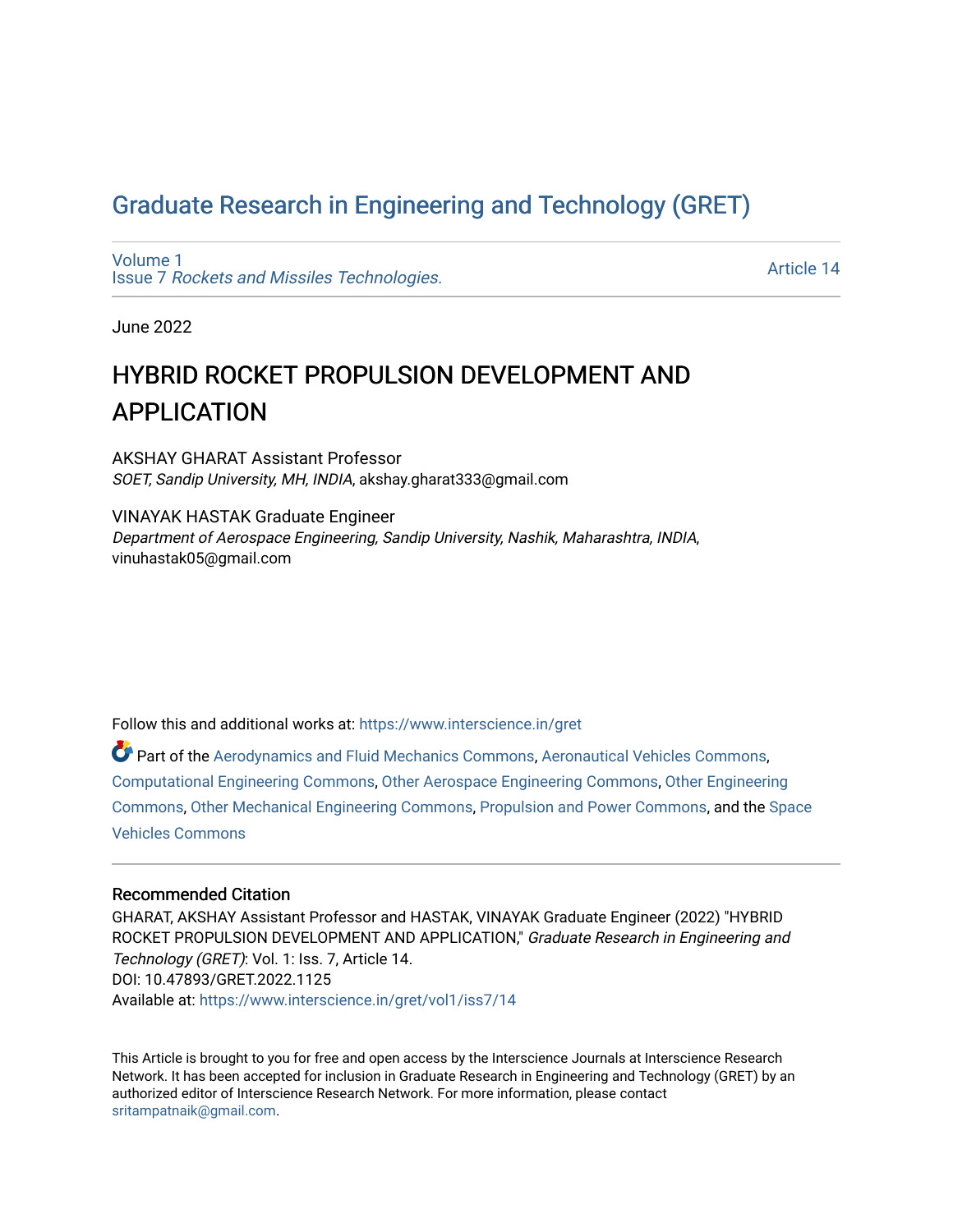## **HYBRID ROCKET PROPULSION DEVELOPMENT AND APPLICATION**

(An overview on applications of Hybrid Rocket)

VINAYAK HASTAK *Author<sup>1</sup>* Aerospace Engineering, Sandip University, Nashik, MH, India, [vinuhastak05@gmail.com](mailto:vinuhastak05@gmail.com)

*Abstract*— **Satellite technology is evolving. Satellite propulsion needs numerous desired rocket features. This is essential for 1 kilogram of payload. Launch vehicles no longer need rocket engines. Application includes satellite movement, orbit transfer, and probe and lander propulsion. Space flight is imaginative and fascinating.**

**Research, production, and use costs must be minimized to make space transportation technologies publicly available. Security shouldn't be affected. Rocket propellants must be high-performing, non-toxic, and safe. Rocket engines have other components. Restarting and throttling are key. These are inaccessible to solid rocket engines. Developing a liquid rocket engine is hard and expensive, but it can be restarted and throttled.**

**It's being explored for use in hybrid rocket propulsion and other space applications. Space tourist vehicles, lunar and planetary landers, suborbital launch vehicles, satellite maneuvering systems, etc. are prospective applications for microsatellites (including orbit transfer) (including orbit transfer). More of these applications are seeking approval. Hybrid propulsion is uncomplicated, safe, and enables regenerative braking, throttling, and resuming. Hybrid propellants are typically non-toxic and storable. Separate oxidizer and fuel storage increase safety. This paper explores the history, development, contemporary uses, and future of hybrid rocket propulsion. We'll explore popular fuels and oxidizers. Explains hybrid rocket motor's low regression rate. The article incorporates the author research.**

**Keywords: Hybrid Rocket motor, Propulsion, advancements, combustion, propellant**

#### **I. INTRODUCTION**

#### *Overview of a Hybrid Rocket Motor*

A hybrid motor uses different stages of propellants, unlike conventional rocket propulsion systems. Solid fuel and liquid oxidizer are employed. Reversed hybrids are the opposite. Cases hold the polymer fuel. Depending on thrust, fuel cross-sections are a ring or a star. Internal fuel grain port has a combustion chamber. Convection and radiation heat transfer melt and evaporate inner fuel surface. Combustion chamber liquid oxidizer. Because a hybrid only

#### AKSHAY GHARAT *Author<sup>2</sup>*

Aerospace Engineering, Sandip University, Nashik, MH, India, akshay.gharat333@gmail.com

uses one liquid propellant, the injector plate is simpler. Near the fuel's inner surface, mixture formation and combustion occur. Fig.1 depicts a hybrid motor.



Fig. 1. Hybrid rocket motor scheme[2]

A hybrid motor requires an additional vessel, in which afterburning process occurs. It is called a post-combustion chamber. This chamber is essential because of the fact that there is not enough time and space in the inner port for complete combustion.

The thrust device is a convergent-divergent nozzle. Liquid oxidizer feed systems might be pressurizing as well as turbopump.

#### **II. HISTORY**

#### *History of the hybrid rocket technology development*

M.K. Tikhonravov's GIRD-9 Soviet short rocket employed a hybrid motor for the first time in 1933. Liquid oxygen and semi-liquid fuel powered the engine. It was a technological advance in rocketry. GIRD-9 used the world's first hybrid rocket motor and was the first Soviet rocket to employ liquid oxygen. The first launch occurred on August 17, 1933, near Moscow. GIRD-9 achieved a height of 400 metres. The rocket reached 1500 metres in 1934 with 500 N of force and a burn period of 15 seconds.

Between 1937 and 1939, Germans worked on hybrids. I. G. Farben experimented with hybrid engines that combined coal and nitrous oxide. Simultaneously, H. Oberth investigated hybrids based on liquid oxygen and a tar-woodsaltpetre combination. In the 1930s and 1940s, hybrid research was also carried out in the United States. The Californian Rocket Society experimented with engines powered by coal and gaseous oxygen. The Pacific Rocket Society tried a propellant arrangement of wood and liquid oxygen in 1947.

General Electric's research on employing polyethylene and 90% hydrogen peroxide was the next stage in hybrid

**Graduate Research in Engineering and Technology (GRET): An International Journal ISSN 2320 – 6632, Volume-1, Issue-7**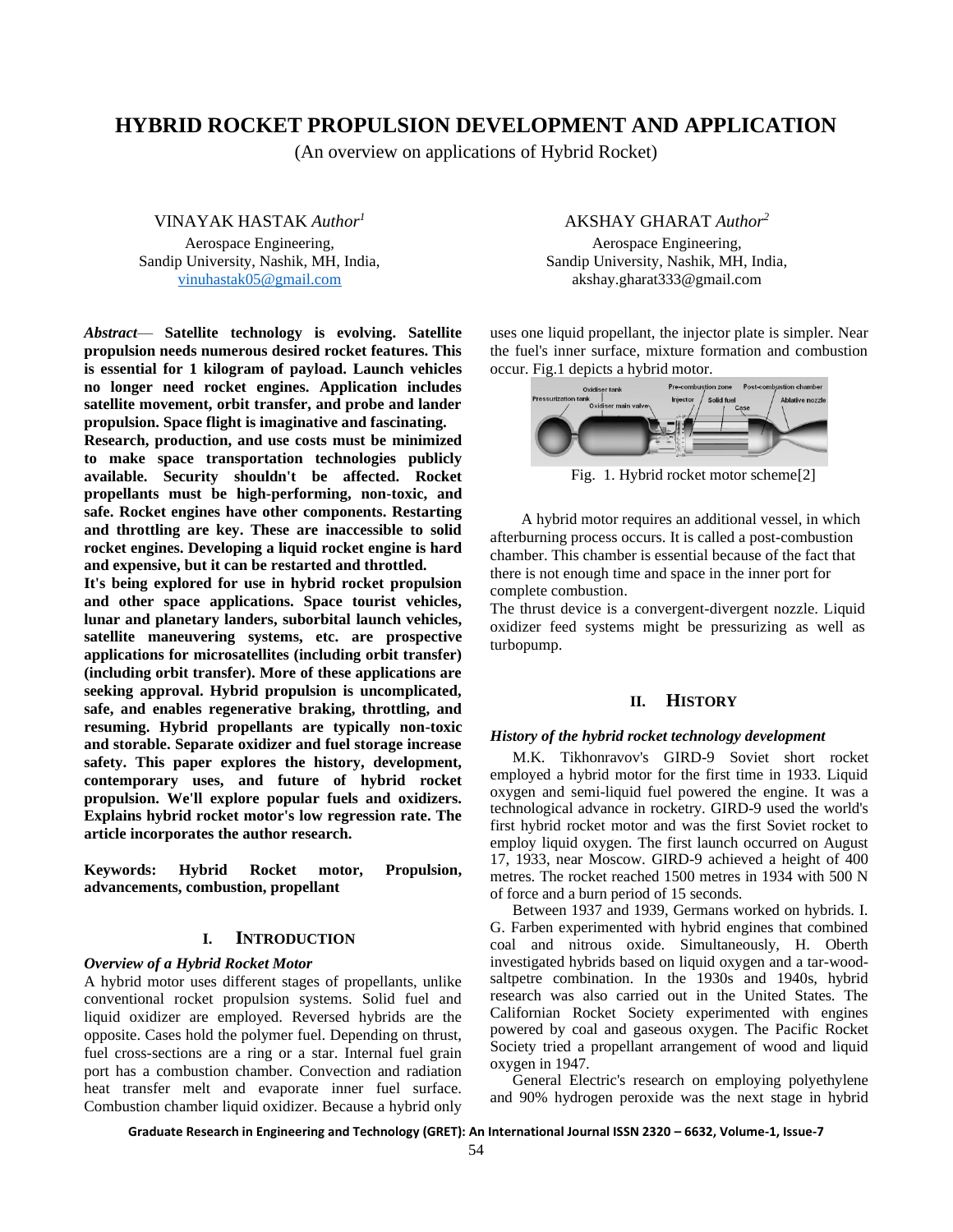rocket history. The Rocket Missile Research Society in California conducted the first test of a hybrid with spontaneous ignition at the same time. A solution of acids, asphalt, and potassium chloride was utilised. Europe joined the study and development of hybrid technology in the 1950s. On April 25, 1964, the French ONERA launched its first hybrid rocket with a thrust of 10 kN. Until 1967, French LEX hybrid rockets could go 100 kilometres. Sweden launched many FLGMOTOR sounding hybrid rockets between 1965 and 1971. A 20 kilogramme payload was launched at an altitude of 80 kilometres.

The flying target drone programme was achieved in the United States between 1979 and 1983. The Sandpiper, HAST, and Firebolt vehicles' propulsion systems were based on hybrid rocket motors produced by United Technologies Corp. from 1961. These engines used Plexiglas and oxygen as propellants. Starstruck Inc. created the sea-launched Dolphin sounding rocket between 1981 and 1985. The hybrid booster's lift-off thrust was 175 kN. HTPB and liquid oxygen were used in the engine. The Dolphin was launched on August 3, 1984. It was yet another milestone in rocket technology: the first flight of a privately produced big launch vehicle in the United States, as well as the first flight of a huge hybrid rocket.

From 1974 through 1987, the German DLR Lampoldshausen conducted research on hybrids using a variety of propellant configurations, including nitrogen tetroxide, red fuming nitric acid, hydrogen peroxide, and polymer fuels, as well as additives (aluminium, magnesium).

In 1985, Starstruck's creator, James C. Benett, cofounded American Rocket Company (AMROC). The organisation designed, produced, and tested hybrid rocket motors with thrusts of up to 324 kN. AMROC went bankrupt in 1995. Four years later, SpaceDev bought the rights to AMROC's hybrid technology and is actively developing it.

HPDP was established in 1995 by NASA and DARPA (Hybrid Propulsion Demonstration Program). The world's largest hybrid rocket motor was created, manufactured, and tested. For 15 seconds, the engine produced 1,1 MN of thrust. Several variants of the Hyperion rocket were created as part of the HPDP programme. HTPB/N2O technology was used to create hybrid motors. These were NASA's first hybrid rocket missions. Hyperion 1A was launched four times, each time covering 36 kilometers. It is planned to use a hybrid motor with a thrust of 890 kN in the Hyperion 2 project. The rocket is anticipated to reach a height of around 150 kilometers. Lockheed Martin successfully launched its own HYSR hybrid rocket in 2002. The engine produced 300 kN of thrust using a HTPB/LOX propellant combination. Other accomplishments have arrived at SpaceDev.

#### *HYBRID PROPULSION ADVANTAGES. COMPARING TO LIQUIDS AND SOLIDS*

Launchers can't be used in business because they are too expensive. At the moment, it costs a few tens of thousands of dollars to send 1 kilogramme of payload 800 km SSO. The cost of a single launch goes up because only a small number of commercial users are interested. It is a tough state because of a number of things. One of the most important is the propulsion system and its features, which include how easy it is to use, how well it works, what fuels it uses, how reliable it is, and how safe it is. Today, the effect on the environment is becoming more and more important.

With all of these things in mind, hybrid rocket propulsion is something to think about. So far, it wasn't seen as a good sign, especially in Europe. But hybrid rocket propulsion systems might be better than solid and liquid rocket propulsion systems in some ways. Table 1 lists the most important benefits that gases have over solids and liquids.

TABLE 1. ADVANTAGES OF HYBRIDS OVER OTHER TYPES OF ROCKET PROPULSION

|             | Advantages over                                                                                        |                                                     |
|-------------|--------------------------------------------------------------------------------------------------------|-----------------------------------------------------|
| Feature     | Liquids                                                                                                | <b>Solids</b>                                       |
| System      | Mechanically simpler<br>п                                                                              | Chemically simpler (including<br>٠                  |
|             | Less liquids - simpler injection,<br>п                                                                 | fuel preparation process)                           |
|             | feed and control systems                                                                               | Restartable, throttle able<br>٠                     |
| Safety      | Reduced fire hazard<br>п                                                                               | Reduced explosion hazard<br>٠                       |
|             | Less prone to hard starts<br>П                                                                         | Zero TNT equivalent<br>٠                            |
|             |                                                                                                        | Able to stop<br>٠                                   |
| Performance | Higher propellant density<br>п<br>Possible to improve<br>П<br>performance by the addition of<br>metals | Higher performance<br>◨                             |
| Environment | Comparable with RP-1/LOX<br>п                                                                          | □ Does not need any toxic and<br>harmful propellant |

#### *Hybrid propellants*

The first hybrid fuel that was ever put to use was a semisolid kind of gasoline that was made by dissolving rosin into regular gasoline. In the early experiments on hybrids, wood and coal were also used in some of the applications. It was composed of solid fir wood, as well as a combination of tar, wood, and saltpetre. The advancement of the chemical industry made it feasible to employ polymers as hybrid fuels. Polyethylene and plexiglas are two examples. However, HTPB is by far the most frequent (hydroxyl-terminated polybutadiene). It is a type of artificial rubber. Because of its exceptional mechanical qualities, HTPB may be utilized both as a hybrid fuel and as a binder for solid propellant.

In order to achieve optimal performance, hybrid fuel may be fortified by the use of metal powder. Aluminum is by far the most prevalent. In addition to this, the fine aluminum, which ranges in size from 2 to 50 microns, has an effect on the solid fuel regression rate. Catalysts, plasticizers, and stabilizers are three more types of additives that could be used.

The liquid most usually used as an oxidizer is liquid oxygen. Additionally, it is possible to submit an application

**Graduate Research in Engineering and Technology (GRET): An International Journal ISSN 2320 – 6632, Volume-1, Issue-7**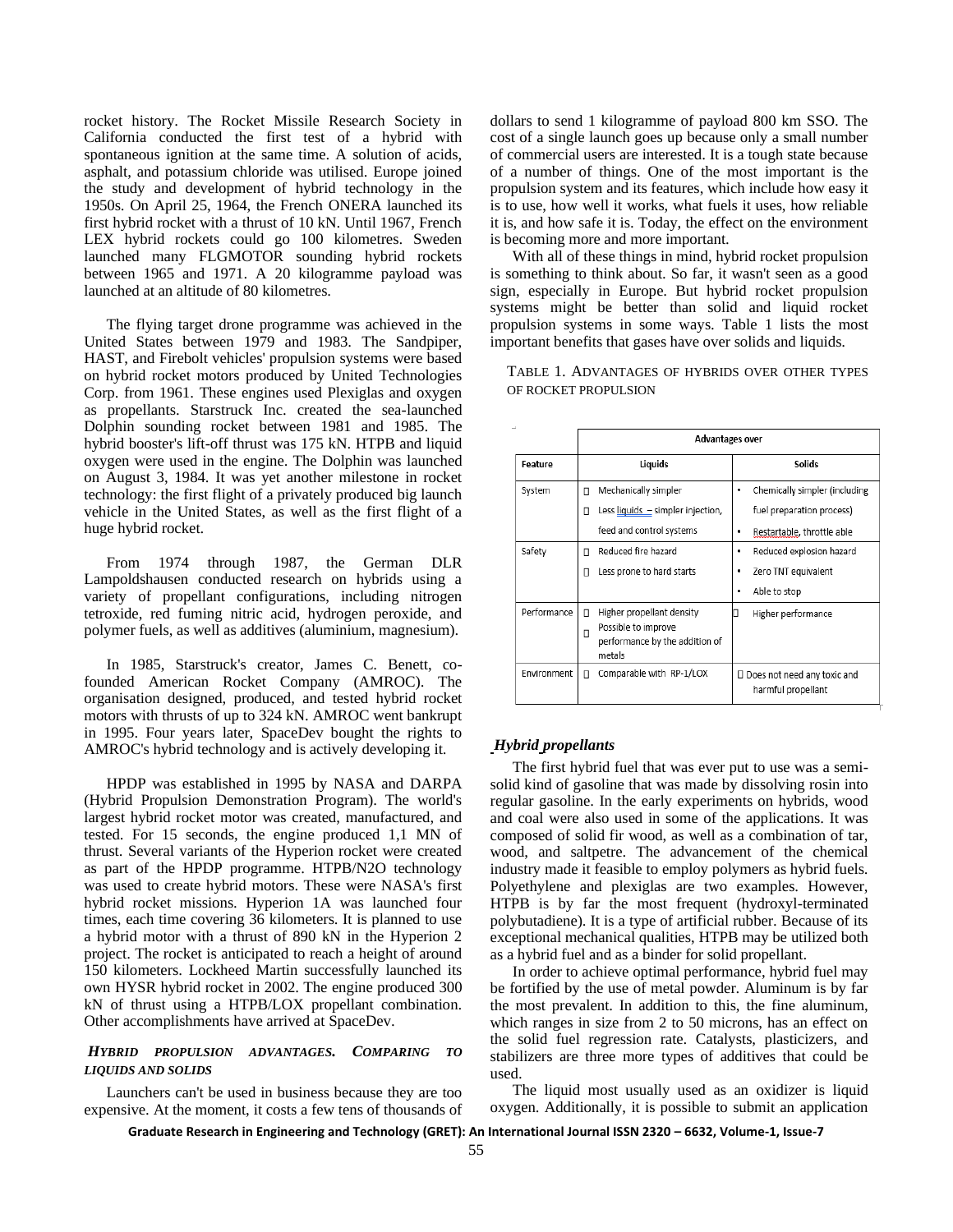for hybrid motors. LOX is an oxidizer with outstanding performance. The particular impulse of LOX and hydrocarbons is larger than 3000 metres per second. In Table 2, the performance of various hybrid propellant compositions is compared to that of liquid oxygen and kerosene. These comparisons highlight the possible performance of hybrid propellants. Nevertheless, the use of liquid oxygen in hybrid applications has a number of disadvantages. It is a cryogenic material to begin with. You will also require a pyrotechnic ignition device. The igniter is only applicable in one circumstance. This signifies that the hybrid engine cannot be restarted. Consider gaseous ignition as an option. However, this substantially increases the system's complexity. In addition, the liquid oxygen must be evaporated prior to the creation of the compound. Under enlarged circumstances, the development of low-frequency combustion instabilities has been attributed to incomplete oxygen vaporization before to the combustion port, as demonstrated by experience. In addition, the flow field is full of waves that impact the duct wall and are reflected; this process is repeated until the under expansion is minimized and the pressure equals the back pressure. The reattachment length is proportional to the area ratio; it is shortest when the area ratio is smallest and gradually increases as the area ratio increases. When the flow is overexpanded for a specific Mach number, NPR, area ratio, and L/D ratio, the jet undergoes compression due to the existence of an oblique shock wave after leaving the nozzle, and this process continues until the ambient air pressure is reached.

#### *A. Development tasks. The mechanism of combustion in a hybrid rocket motor.*

There are two basic classifications for hybrid technology development issues: nontechnical and technical. The combustion instability that follows all types of rocket engines is a technological task. However, the phenomena in this situation is unique. Solid fuel must evaporate and combine with the oxidizer to generate a mixture. As the combustion products impede oxidizer intake and mixture formation, instabilities ensue. It produces brief decreases in chamber temperature and pressure.



Fig. 2. A simplified model describing the hybrid motor combustion **[2,3]**



Fig. 3. Pressure oscillations as a result of combustion instabilities in a hybrid rocket motor[5]

Another concern is the hybrid rocket motor's weak fuel regression rate. In contrast to solid propellant motors, surface response intensity is modest with liquid propellant motors. As a result, heat transmission from the hot gas to the fuel surface is insufficient. It lessens the fuel vaporization intensity, resulting in a lower fuel regression rate than solid propellant (in which fuel and oxidizer are premixed) (in which fuel and oxidizer are premixed). Consequently, the fuel mass flow per surface area in a hybrid vehicle is modest.

## *III. RECENT RESEARCH AND DEVELOPMENT OF THE HYBRID ROCKET TECHNOLOGY*

In 2004, the concept of a brand-new reusable orbiter was first proposed. It is anticipated that Dream Chaser would make use of hybrid rocket propulsion. After another three years, SpaceDev made the announcement that the Atlas V will serve as the boosting rocket for the Dream Chaser<sup>[4]</sup>.

Maneuvering and orbital Transfer Vehicle was a project that SpaceDev undertook for the Air Force Research Lab to develop, build, and test. This vehicle was developed specifically for use with tiny satellites, and its functions include attitude and control adjustment, as well as transformation of an elliptical orbit into a circular one. The HTPB/N2O hybrid motor serves as the foundation for this system. Nitrous oxidizer that is cold is used in certain smaller engines for attitude and control.

**Graduate Research in Engineering and Technology (GRET): An International Journal ISSN 2320 – 6632, Volume-1, Issue-7**